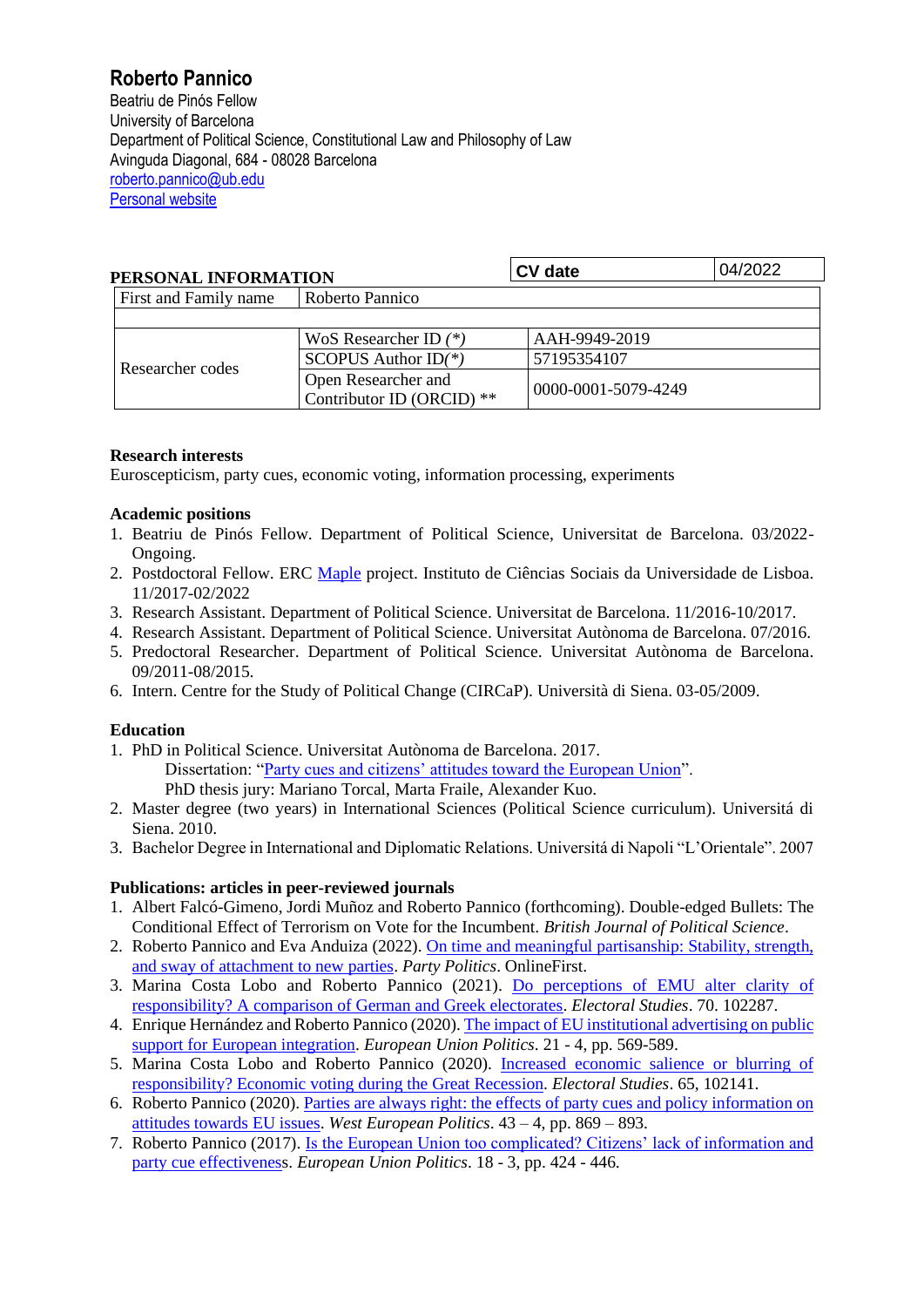## **Publications: book chapters**

1. Eva Anduiza and Roberto Pannico (2020). [Attitudinal consequences of partisanship for new parties.](https://www.elgaronline.com/view/edcoll/9781788111980/9781788111980.00029.xml) In: Henrik Oscarsson and Sören Holmberg (eds) Research Handbook of Political Partisanship. Edward Elgar.

## **Working papers**

- 1. Roberto Pannico and Marina Costa Lobo. Economic voting and responsibility attribution in the EMU. An experimental test.
- 2. Roberto Pannico. Changes in parties' structure and effectiveness of cues on the EU.

#### **Outreach**

- 1. Enrique Hernández and Roberto Pannico. ["How advertising on social media can help boost support](https://blogs.lse.ac.uk/europpblog/2020/07/17/how-advertising-on-social-media-can-help-boost-support-for-european-integration/)  [for European integration"](https://blogs.lse.ac.uk/europpblog/2020/07/17/how-advertising-on-social-media-can-help-boost-support-for-european-integration/). LSE EUROPP blog. 17/07/2020.
- 2. Marina Costa Lobo and Roberto Pannico. ["É a economia, estúpido?": A Europa, a economia e o](https://www.publico.pt/2020/05/10/politica/noticia/economia-estupido-europa-economia-voto-1915385)  [voto"](https://www.publico.pt/2020/05/10/politica/noticia/economia-estupido-europa-economia-voto-1915385). Público. 10/05/2020.

## **Research projects (member)**

- 1. ERC "Maple- [Measuring and analysing the politicisation of Europe before and after the Eurozone](http://www.maple.ics.ulisboa.pt/)  [crisis"](http://www.maple.ics.ulisboa.pt/). Entity where project took place: Instituto de Ciências Sociais da Universidade de Lisboa. PI: Marina Costa Lobo. Funding entity: European Research Council (ERC). 2017 – 2022.
- 2. "The Political Impact of Terrorism"". Entity where project took place: Universitat de Barcelona. PI: Albert Falcó-Gimeno. Funding entity: Ministerio de Ciencia, Innovación y Universidades de España.  $2018 - 2020.$
- 3. ["Experimental Political Science Research Network"](http://www.ub.edu/polexp/inicio-eng/). Entity where project took place: Universitat de Barcelona. PI: Jordi Muñoz. Funding entity: Ministerio de Economía y Competitividad de España. 2016-2017.
- 4. ["Populist Attitudes in Spanish Public Opinion"](http://grdec.uab.cat/index.php/populist-attitudes-in-spanish-public-opinion/). Entity where project took place: Universitat Autònoma de Barcelona. PIs: Eva Anduiza and Guillem Rico. Funding entity: Ministerio de Economía y Competitividad de España. 2015 – 2017.
- 5. ["Stability and Change in Political Attitudes"](http://grdec.uab.cat/index.php/stability-and-change-in-political-attitudes/). Entity where project took place: Universitat Autònoma de Barcelona. PI: Eva Anduiza. Funding entity: Ministerio de Ciencia e Innovación de España. 2011  $-2013.$

# **Visiting periods**

- 1. Pre-doctoral stay: Visiting PhD student. New York University. Department of Politics. 09/2014- 12/2014.
- 2. Pre-doctoral stay: Visiting PhD student. Aarhus University. Department of Political Science. 09/2012-12/2012.
- 3. Pre-doctoral stay: Erasmus student (Master). Swansea University. Department of Political and Cultural Studies. 09/2009 – 02/2020.

#### **Research groups (membership)**

- 1. Group[: Social and Political Attitudes: Resilience and Change \(SPARC\).](https://sparcics.wordpress.com/about/) Affiliation entity: Instituto de Ciências Sociais da Universidade de Lisboa. 2017-2022.
- 2. Group: [Democracy, Elections and Citizenship \(DEC\).](http://grdec.uab.cat/) Affiliation entity: Universitat Autònoma de Barcelona. 2011-2022

#### **Scholarships**

- 1. Scholarship for short stays outside Catalonia for PIF holder. Awarding entity: Universitat Autònoma de Barcelona. Conferral date: 2014. Duration: 3 months. Entity where activity was carried out: New York University.
- 2. Scholarship for short stay outside Catalonia for PIF holder. Awarding entity: Universitat Autònoma de Barcelona. Conferral date: 2012. Duration: 3 months. Entity where activity was carried out: Aarhus University.
- 3. Scholarship for Trainee Researchers (PIF). Awarding entity: Universitat Autònoma de Barcelona. Conferral date: 2011. Duration: 4 years. Entity where activity was carried out: Universitat Autònoma de Barcelona.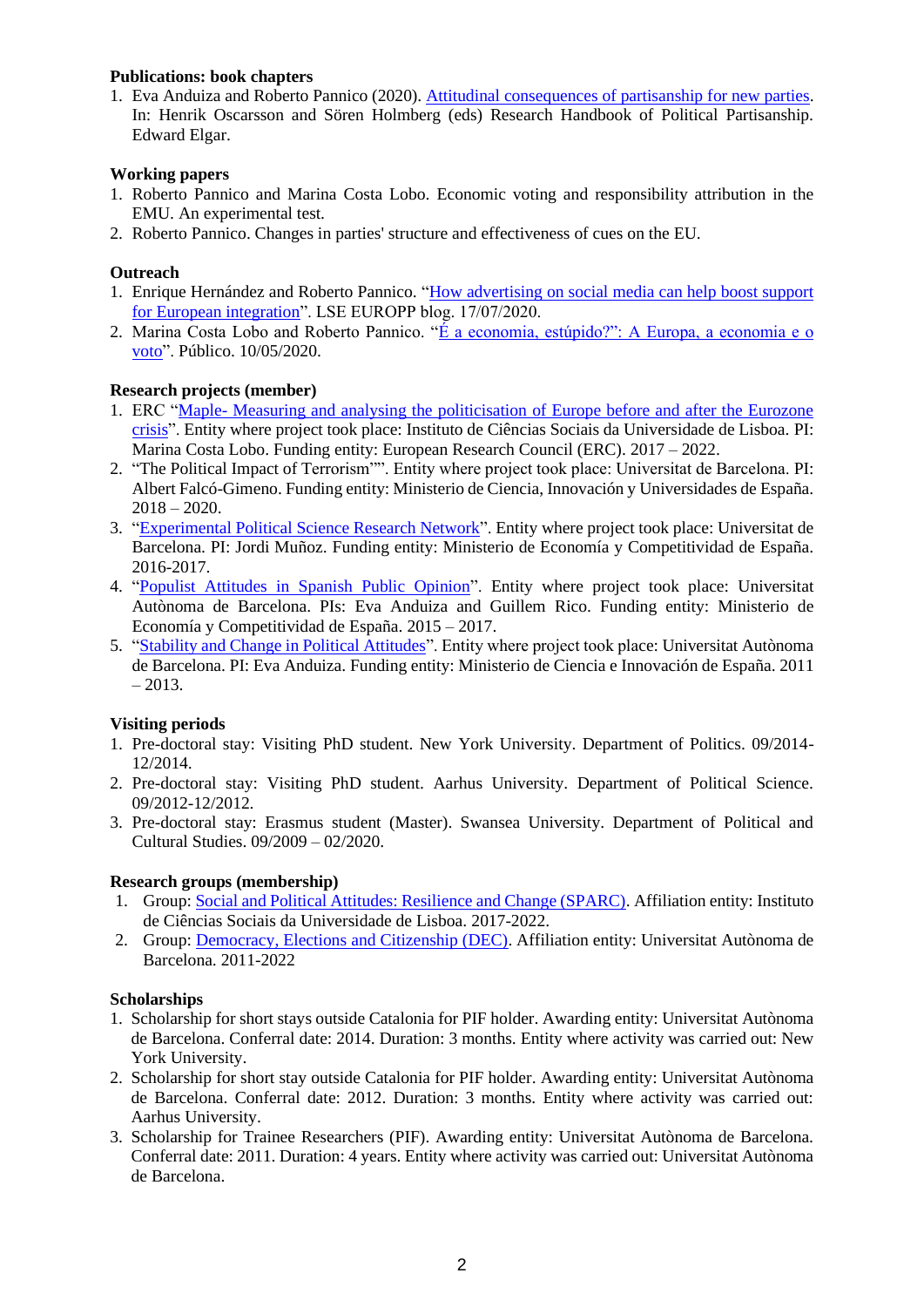#### **Methodological training**

- 1. July 2019. Survey Experiments. EITM Europe 2019 Summer Institute
- 2. July 2019. Basic Concepts and Novel Designs. EITM Europe 2019 Summer Institute
- 3. May 2019. Primer on Experimental Methods. ICS Universidade de Lisboa
- 4. May 2018. Panel Data Analysis. Universitat Autònoma de Barcelona (UAB)
- 5. Jul 2016. Multilevel Analysis. Universitat Autònoma de Barcelona (UAB)
- 6. Jun 2016. Data analysis with R. Universitat Autònoma de Barcelona (UAB)
- 7. Mar 2013. Introduction to Big Data. Universitat Autònoma de Barcelona (UAB)
- 8. Feb 2013. Panel Data Analysis. ECPR Winter School in Methods and Techniques
- 9. Jul 2012. Multiple Regression Analysis. ECPR Summer School in Methods and Techniques
- 10. Jul 2012. Introduction to R. ECPR Summer School in Methods and Techniques
- 11. Jul 2012. Multilevel Analysis. School of Socio-Political Analysis Methods (EMAS)
- 12. May 2012. An Introduction to Multilevel Analysis Using STATA. Universitat Pompeu Fabra
- 13. Jan 2012. STATA Introduction Course. Universitat Autònoma de Barcelona (UAB)

## **R&D management and participation in scientific committees**

- 1. Member of the Ethics Committee Instituto de Ciências Sociais da Universidade de Lisboa (2021-2022).
- 2. Reviewer for the following journals: *American Political Science Review, Comparative European Politics, European Journal of Political Research, European Political Science Review, European Union Politics, Party Politics, Political Psychology, Political Research Exchange, Representation, Review of International Organizations*.
- 3. Organization of R&D activities. Event: International Meeting on Experimental and Behavioral Social Sciences [\(IMEBESS\)](https://imebess.org/2017/). 2017. Type of activity: International Conference. Type of participation: Local Organizing Committee. Convening entity: Centre for Experimental Social Science (CESS). Nº assistants: 180.
- 4. R&D management. Activity: Manager of the on-line experimental laboratory [POLEXP-lab.](http://www.ub.edu/polexp/lab-cast/) 2016. Entity: Universitat de Barcelona. Duration: 1 year.

#### **Selected national or international conferences**

- 1. SISP Online Conference 2021
- 2. IPSA Virtual 2021
- 3. ESPA Virtual 2021
- 4. EPSA Virtual 2020.
- 5. 42nd Annual Scientific Meeting of the ISPP. Jul 2019. Lisbon, Portugal.
- 6. 9th EPSA Annual Conference. Jun 2019. Belfast, United Kingdom
- 7. 47th ECPR Joint Sessions of Workshop. Apr 2019. Mons, Belgium.
- 8. ECPR General Conference. Aug 2018. Hamburg, Germany
- 9. 8th EPSA Annual General Conference. Jun 2018. Vienna, Austria
- 10. SGEU Conference. Jun 2018. Paris, France
- 11. 46th ECPR Joint Sessions of Workshops. Apr 2018. Nicosia, Cyprus
- 12. 13th AECPA Congress. Sep 2017. Santiago de Compostela, Spain.
- 13. 7th EPSA Annual General Conference. Jun 2017. Milan, Italy.
- 14. 10th ECPR General Conference. Sep 2016. Prague, Czech Republic.
- 15. SGEU Conference. Jun 2016. Trento, Italy.
- 16. Third IMEBESS Conference. Apr 2016. Rome, Italy.
- 17. "A process of (dis)integration?: Citizens' attitudes toward, and participation in, national and European politics" Workshop. Sep 2015. Portsmouth, United Kingdom.
- 18. 12th AECPA Congress. Jul 2015. San Sebastián, Spain.
- 19. 1st Gothenburg-Barcelona Workshop on Experimental Political Science. May 2015. Gothenburg, Sweden.
- 20. 4th EPSA Annual General Conference. Jun 2014. Edinburgh, United Kingdom.
- 21. 11th AECPA Congress. Sep 2013. Sevilla, Spain.
- 22. 7th ECPR General Conference. Sep 2013. Bordeaux, France.
- 23. 20th International Conference of Europeanists. Jun 2013. Amsterdam, Holland